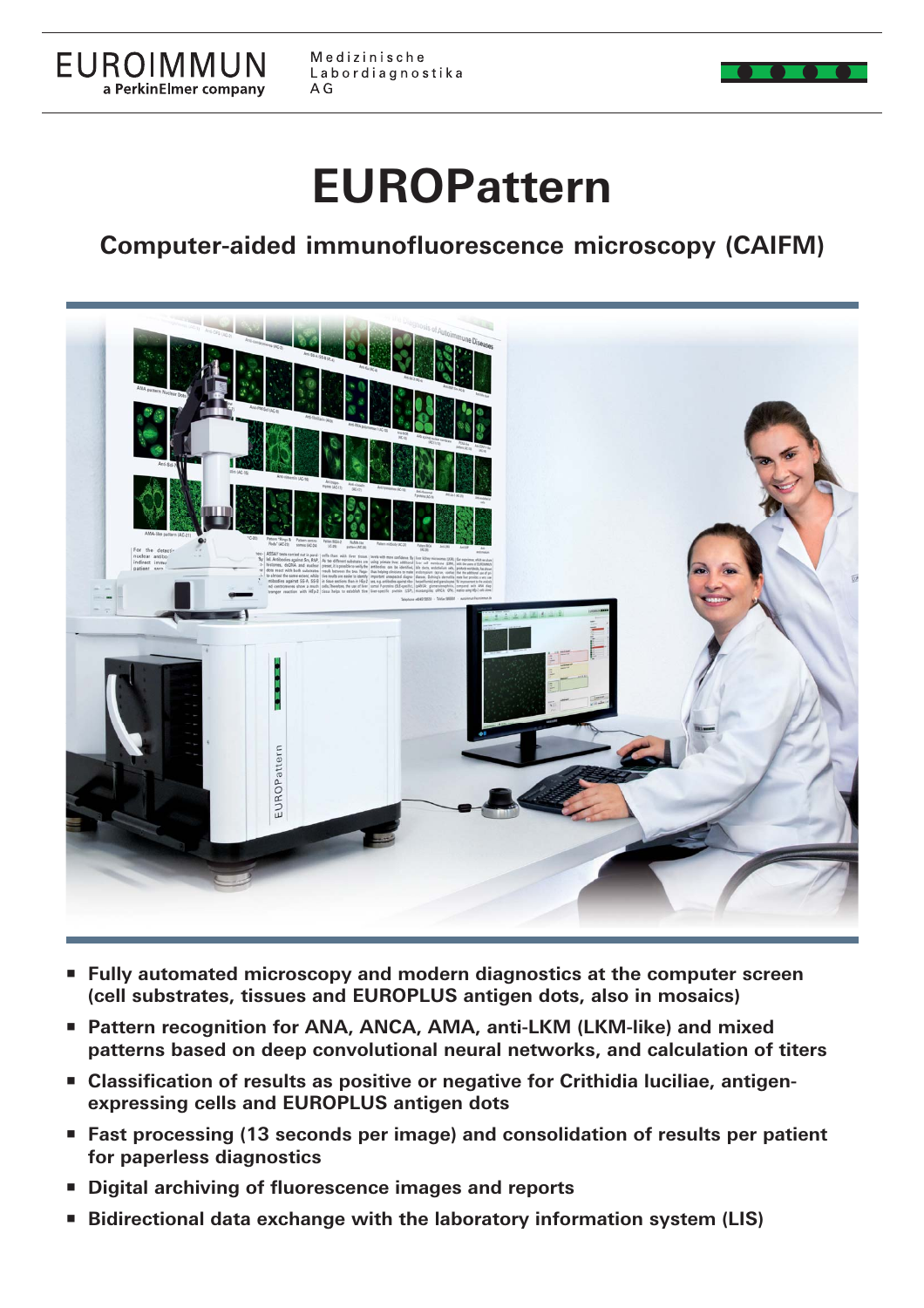

### **Modern technology from the experts**

Magazine for 500 fields (A)

Automated slide supply

DataMatrix code reader

Controlled (c)LED for > 50,000 h constant light intensity (B)

High-resolution cameras

Precise optical system

Up to 3 different autofocus objectives

3D manual control

RealDrive manual control (C) (optional)

Oculars (optional)





### **Paperless generation of result reports in three steps**

### **User-friendly software**



The entire process can be performed completely paperlessly, from the creation of worklists, to diagnostics and archiving of fluorescence images and results. Results from former analyses are shown in a clear patient history.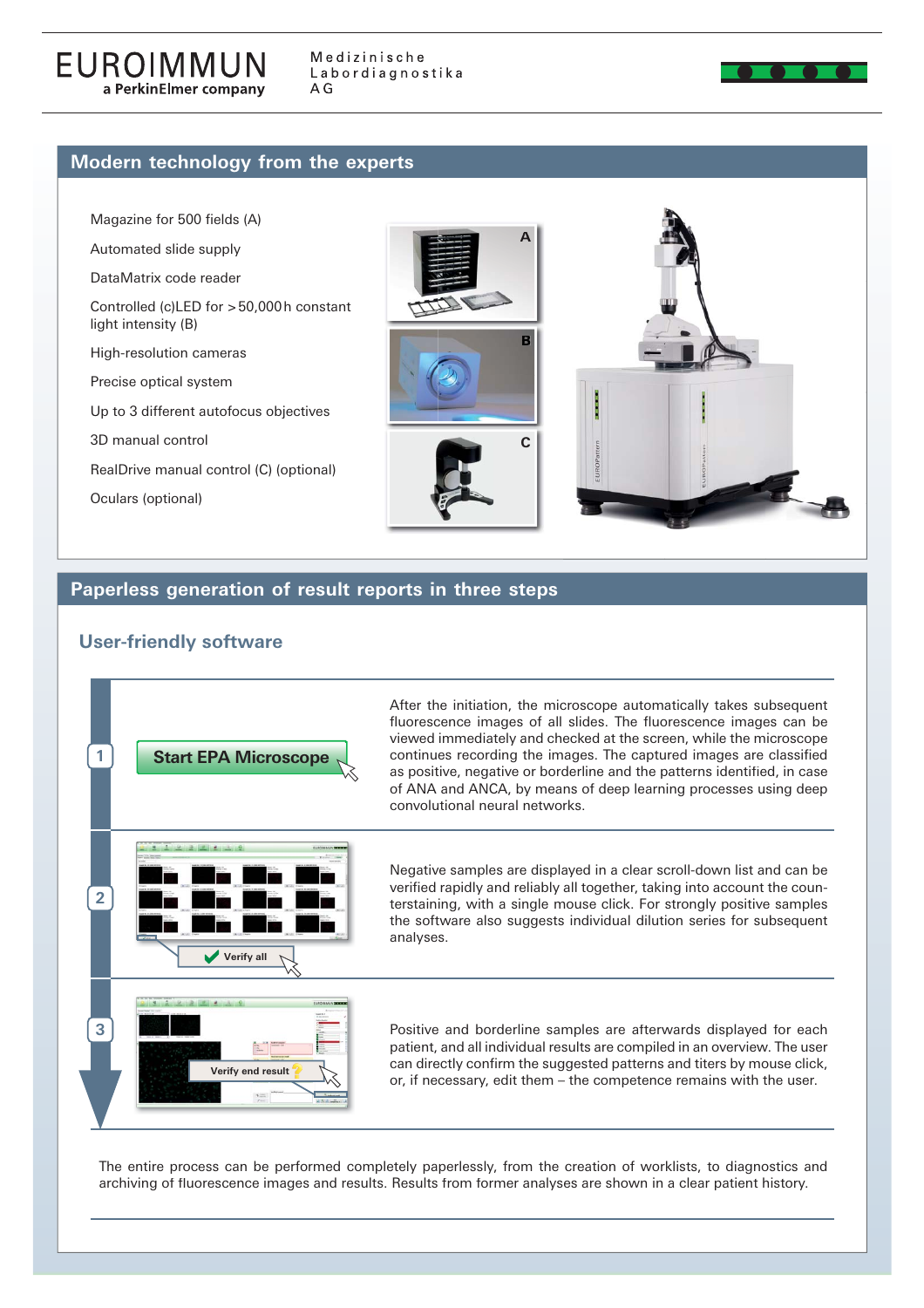### **More practice-oriented functionalities**

- The intelligent management of all data and results as well as the bidirectional communication with the LIS and the instruments takes place with the laboratory management software EUROLabOffice.
- Very quick focussing, image recording and digital evaluation (13 seconds/image) allow for the system to be integrated into the workflows of the largest laboratories. Diagnosis suggestions can be already verified during the automated microscopy process.
- $\blacksquare$  Via mouse click (A), the sample field can be automatically approached and manually microscopied in the live mode. In order to prevent fading of the fluorescence, the cLED turns itself off when inactive.
- Automated photographing of tissues for subsequent visual diagnostics at the screen and archiving is also possible.
- By using the EUROLabOffice Image Atlas (B), recorded fluorescence images can be annotated and saved as a reference or for study purposes by one mouse click.





### **Fluorescence standardisation**

- Constant illumination due to the built-in fluorescence standard
- Unique automated calibration of the microscope



### **Excellent agreement between CAIFM and conventional evaluation**

- Allocation of the samples to the corresponding results is ensured through the DataMatrix codes of the slides. The slides can be loaded in any order.
- Focussing in transmitted light prevents the fluorescence from fading.
- The counterstaining enables a reliable quality control of all fluorescence images during diagnostics.
- The controlled EUROIMMUN cLED guarantees standardised excitation light and reproducible fluorescence emissions.
- The integrated fluorescence standard calibrates all EUROPattern microscopes for comparable IIFT images.
- The computer-aided evaluation can be adjusted to the local diagnostic standards with respect to the patterns (e.g. sensitivity).
- Reliable support, both technical and scientific, is ensured. In the case of unclear findings, the user can automatically provide the EUROIMMUN support team with all required data in anonymised form for quick and targeted support.

| <b>ANA pattern</b>    |              | <b>Identified pattern</b><br>(automatic pattern<br>recognition) |               |
|-----------------------|--------------|-----------------------------------------------------------------|---------------|
|                       | $\mathsf{n}$ | $\overline{n}$                                                  | $\frac{0}{0}$ |
| Homogen.              | 15           | 14                                                              | 93.3          |
| Granular              | 12           | 11                                                              | 91.7          |
| Nucleolar             | 11           | 11                                                              | 100           |
| Centromeres           | 10           | 10                                                              | 100           |
| Nuclear dots          | 10           | 9                                                               | 90            |
| Cytoplasmic           | 22           | 22                                                              | 100           |
| <b>DFS</b>            | 20           | 100                                                             | 100           |
| Nucl. membr.          | 13           | 13                                                              | 100           |
| ANA neg.              | 79           | 75                                                              | 94.9          |
| <b>Total</b>          | 192          | 185                                                             | 96.4          |
| <b>EUROPattern</b>    |              | <b>Visual evaluation</b>                                        |               |
| $n = 171$             |              | Positive                                                        | Negative      |
| <b>Positive</b>       |              | 92                                                              | 4             |
| Negative              |              | 0                                                               | 75            |
| Agreement             |              | 97.7%                                                           |               |
| <b>k</b> value        |              | 0.95                                                            |               |
| Sensitivity           |              | 100%                                                            |               |
| Specificity           |              | 94.9%                                                           |               |
| Pos. prediction value |              | 95.8%                                                           |               |

Neg. prediction value 100%